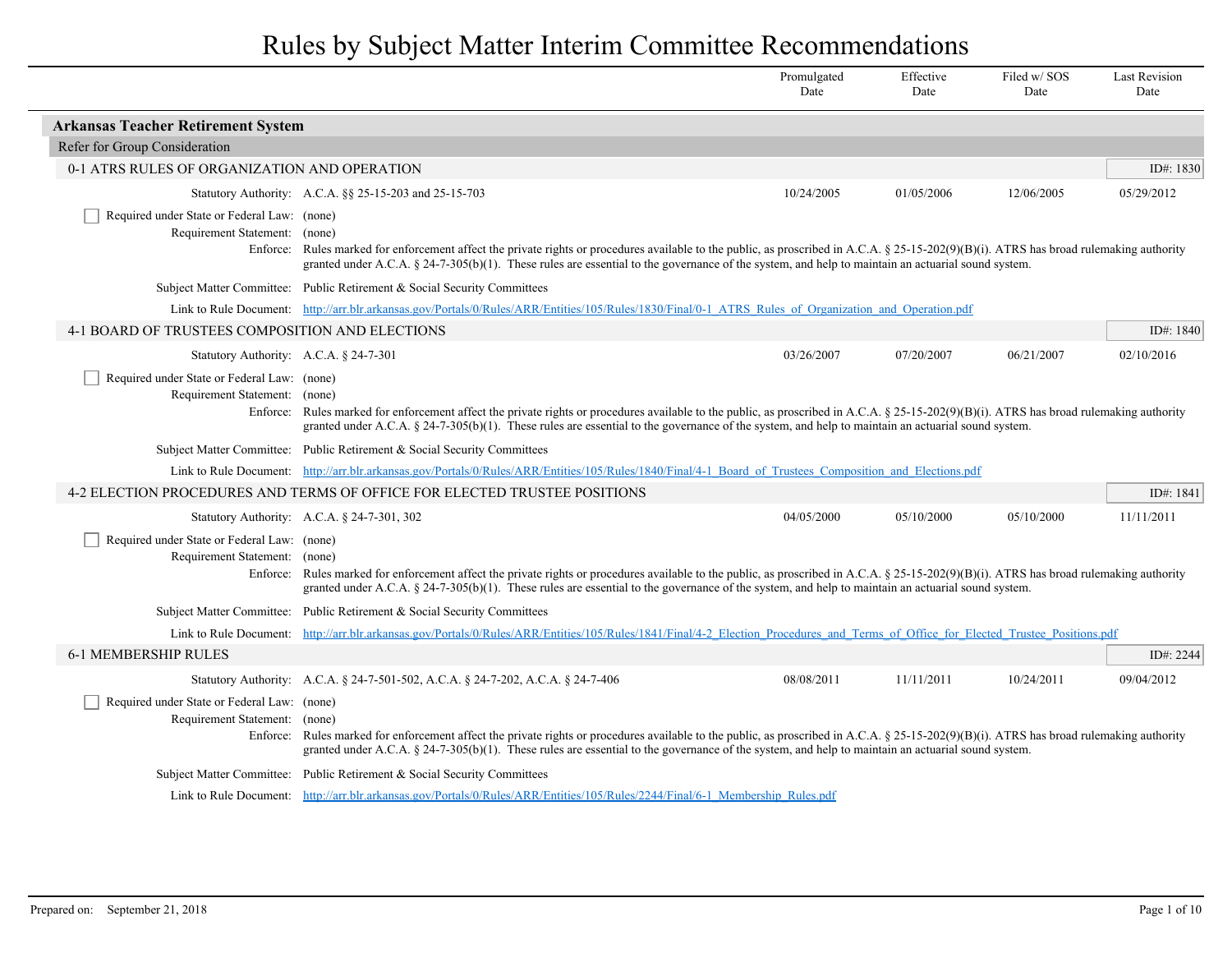|                                                                                                                                                                                                                                                                                                                                                                                                                                                                                                                                                                                                                                                                                                                                                                                                                                                                                                                                                                                                                                                                                                                                                                                                                                                                                                                                                                                                                                                                                                                                                                                                                                                                                                                     |             | Promulgated<br>Date | Effective<br>Date | Filed w/SOS<br>Date | <b>Last Revision</b><br>Date |
|---------------------------------------------------------------------------------------------------------------------------------------------------------------------------------------------------------------------------------------------------------------------------------------------------------------------------------------------------------------------------------------------------------------------------------------------------------------------------------------------------------------------------------------------------------------------------------------------------------------------------------------------------------------------------------------------------------------------------------------------------------------------------------------------------------------------------------------------------------------------------------------------------------------------------------------------------------------------------------------------------------------------------------------------------------------------------------------------------------------------------------------------------------------------------------------------------------------------------------------------------------------------------------------------------------------------------------------------------------------------------------------------------------------------------------------------------------------------------------------------------------------------------------------------------------------------------------------------------------------------------------------------------------------------------------------------------------------------|-------------|---------------------|-------------------|---------------------|------------------------------|
| <b>6-2 RECIPROCITY</b>                                                                                                                                                                                                                                                                                                                                                                                                                                                                                                                                                                                                                                                                                                                                                                                                                                                                                                                                                                                                                                                                                                                                                                                                                                                                                                                                                                                                                                                                                                                                                                                                                                                                                              |             |                     |                   |                     | ID#: 2245                    |
|                                                                                                                                                                                                                                                                                                                                                                                                                                                                                                                                                                                                                                                                                                                                                                                                                                                                                                                                                                                                                                                                                                                                                                                                                                                                                                                                                                                                                                                                                                                                                                                                                                                                                                                     |             | 07/06/2013          | 11/08/2013        | 10/13/2013          |                              |
| Enforce:                                                                                                                                                                                                                                                                                                                                                                                                                                                                                                                                                                                                                                                                                                                                                                                                                                                                                                                                                                                                                                                                                                                                                                                                                                                                                                                                                                                                                                                                                                                                                                                                                                                                                                            |             |                     |                   |                     |                              |
|                                                                                                                                                                                                                                                                                                                                                                                                                                                                                                                                                                                                                                                                                                                                                                                                                                                                                                                                                                                                                                                                                                                                                                                                                                                                                                                                                                                                                                                                                                                                                                                                                                                                                                                     |             |                     |                   |                     |                              |
|                                                                                                                                                                                                                                                                                                                                                                                                                                                                                                                                                                                                                                                                                                                                                                                                                                                                                                                                                                                                                                                                                                                                                                                                                                                                                                                                                                                                                                                                                                                                                                                                                                                                                                                     |             |                     |                   |                     |                              |
| Required under State or Federal Law: (none)<br>Requirement Statement: (none)<br>Rules marked for enforcement affect the private rights or procedures available to the public, as proscribed in A.C.A. § 25-15-202(9)(B)(i). ATRS has broad rulemaking authority<br>granted under A.C.A. $\S$ 24-7-305(b)(1). These rules are essential to the governance of the system, and help to maintain an actuarial sound system.<br>Subject Matter Committee: Public Retirement & Social Security Committees<br>Link to Rule Document: http://arr.blr.arkansas.gov/Portals/0/Rules/ARR/Entities/105/Rules/2245/Final/06-02 2018-02-16.pdf<br>6-10 PRIVATIZED EMPLOYERS AND NONPROFIT CORPORATIONS<br>08/11/1998<br>Statutory Authority: A.C.A. $\S$ 24-7-202(13)(E) and (F)<br>10/13/1998<br>10/13/1998<br>Required under State or Federal Law: (none)<br>Requirement Statement: (none)<br>Enforce: Rules marked for enforcement affect the private rights or procedures available to the public, as proscribed in A.C.A. § 25-15-202(9)(B)(i). ATRS has broad rulemaking authority<br>granted under A.C.A. § 24-7-305(b)(1). These rules are essential to the governance of the system, and help to maintain an actuarial sound system.<br>Subject Matter Committee: Public Retirement & Social Security Committees<br>Link to Rule Document: http://arr.blr.arkansas.gov/Portals/0/Rules/ARR/Entities/105/Rules/10674/Final/6-10 Privatized Employers and Nonprofit Corporations.pdf<br>6-11 CONFIDENTIALITY OF MEMBER ACCOUNTS<br>ID#: 10675<br>Statutory Authority: A.C.A. $\S$ 24-7-305(b)(1)<br>06/13/2005<br>08/17/2005<br>08/17/2005<br>Required under State or Federal Law: (none)<br>Requirement Statement: (none) |             | ID#: 10674          |                   |                     |                              |
|                                                                                                                                                                                                                                                                                                                                                                                                                                                                                                                                                                                                                                                                                                                                                                                                                                                                                                                                                                                                                                                                                                                                                                                                                                                                                                                                                                                                                                                                                                                                                                                                                                                                                                                     |             |                     |                   |                     | 07/18/2005                   |
|                                                                                                                                                                                                                                                                                                                                                                                                                                                                                                                                                                                                                                                                                                                                                                                                                                                                                                                                                                                                                                                                                                                                                                                                                                                                                                                                                                                                                                                                                                                                                                                                                                                                                                                     |             |                     |                   |                     |                              |
|                                                                                                                                                                                                                                                                                                                                                                                                                                                                                                                                                                                                                                                                                                                                                                                                                                                                                                                                                                                                                                                                                                                                                                                                                                                                                                                                                                                                                                                                                                                                                                                                                                                                                                                     |             |                     |                   |                     |                              |
|                                                                                                                                                                                                                                                                                                                                                                                                                                                                                                                                                                                                                                                                                                                                                                                                                                                                                                                                                                                                                                                                                                                                                                                                                                                                                                                                                                                                                                                                                                                                                                                                                                                                                                                     |             |                     |                   |                     |                              |
|                                                                                                                                                                                                                                                                                                                                                                                                                                                                                                                                                                                                                                                                                                                                                                                                                                                                                                                                                                                                                                                                                                                                                                                                                                                                                                                                                                                                                                                                                                                                                                                                                                                                                                                     |             |                     |                   |                     |                              |
|                                                                                                                                                                                                                                                                                                                                                                                                                                                                                                                                                                                                                                                                                                                                                                                                                                                                                                                                                                                                                                                                                                                                                                                                                                                                                                                                                                                                                                                                                                                                                                                                                                                                                                                     |             |                     |                   |                     |                              |
|                                                                                                                                                                                                                                                                                                                                                                                                                                                                                                                                                                                                                                                                                                                                                                                                                                                                                                                                                                                                                                                                                                                                                                                                                                                                                                                                                                                                                                                                                                                                                                                                                                                                                                                     |             |                     |                   |                     |                              |
|                                                                                                                                                                                                                                                                                                                                                                                                                                                                                                                                                                                                                                                                                                                                                                                                                                                                                                                                                                                                                                                                                                                                                                                                                                                                                                                                                                                                                                                                                                                                                                                                                                                                                                                     |             |                     |                   |                     |                              |
|                                                                                                                                                                                                                                                                                                                                                                                                                                                                                                                                                                                                                                                                                                                                                                                                                                                                                                                                                                                                                                                                                                                                                                                                                                                                                                                                                                                                                                                                                                                                                                                                                                                                                                                     |             |                     |                   |                     |                              |
| Statutory Authority: A.C.A. §§ 24-2-401-408<br>Rules marked for enforcement affect the private rights or procedures available to the public, as proscribed in A.C.A. § 25-15-202(9)(B)(i). ATRS has broad rulemaking authority<br>Enforce:<br>granted under A.C.A. § 24-7-305(b)(1). These rules are essential to the governance of the system, and help to maintain an actuarial sound system.<br>Subject Matter Committee: Public Retirement & Social Security Committees<br>Link to Rule Document: http://arr.blr.arkansas.gov/Portals/0/Rules/ARR/Entities/105/Rules/10675/Final/6-11 Confidentiality of Member Accounts.pdf<br>6-12 COLLEGE PLAN<br>08/08/2011<br>Statutory Authority: A.C.A. §§ 24-7-1601 through 24-7-1607<br>11/11/2011<br>10/23/2011<br>Required under State or Federal Law: (none)<br>Requirement Statement: (none)<br>granted under A.C.A. § 24-7-305(b)(1). These rules are essential to the governance of the system, and help to maintain an actuarial sound system.<br>Subject Matter Committee: Public Retirement & Social Security Committees<br>Link to Rule Document: http://arr.blr.arkansas.gov/Portals/0/Rules/ARR/Entities/105/Rules/2246/Final/6-12 College Plan.pdf                                                                                                                                                                                                                                                                                                                                                                                                                                                                                                        | ID#: $2246$ |                     |                   |                     |                              |
|                                                                                                                                                                                                                                                                                                                                                                                                                                                                                                                                                                                                                                                                                                                                                                                                                                                                                                                                                                                                                                                                                                                                                                                                                                                                                                                                                                                                                                                                                                                                                                                                                                                                                                                     |             |                     |                   |                     | 11/08/2013                   |
| Enforce: Rules marked for enforcement affect the private rights or procedures available to the public, as proscribed in A.C.A. § 25-15-202(9)(B)(i). ATRS has broad rulemaking authority                                                                                                                                                                                                                                                                                                                                                                                                                                                                                                                                                                                                                                                                                                                                                                                                                                                                                                                                                                                                                                                                                                                                                                                                                                                                                                                                                                                                                                                                                                                            |             |                     |                   |                     |                              |
|                                                                                                                                                                                                                                                                                                                                                                                                                                                                                                                                                                                                                                                                                                                                                                                                                                                                                                                                                                                                                                                                                                                                                                                                                                                                                                                                                                                                                                                                                                                                                                                                                                                                                                                     |             |                     |                   |                     |                              |
|                                                                                                                                                                                                                                                                                                                                                                                                                                                                                                                                                                                                                                                                                                                                                                                                                                                                                                                                                                                                                                                                                                                                                                                                                                                                                                                                                                                                                                                                                                                                                                                                                                                                                                                     |             |                     |                   |                     |                              |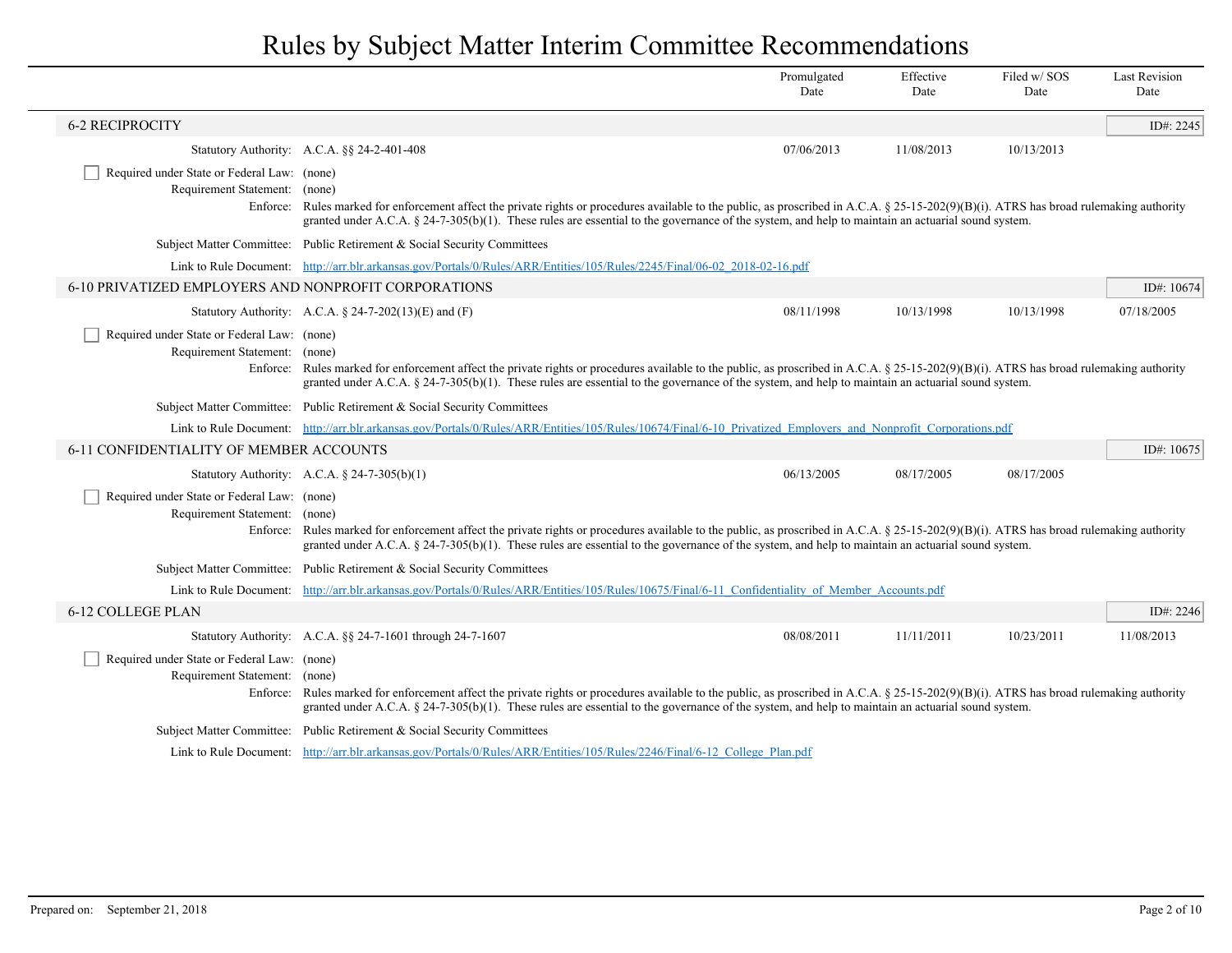|                                                                                                                                                                                                                                                                                                                                                                                                                                  |                                                                                                                                                                                                                                                                                                                                                                                                                               | Promulgated<br>Date | Effective<br>Date | Filed w/SOS<br>Date | <b>Last Revision</b><br>Date |
|----------------------------------------------------------------------------------------------------------------------------------------------------------------------------------------------------------------------------------------------------------------------------------------------------------------------------------------------------------------------------------------------------------------------------------|-------------------------------------------------------------------------------------------------------------------------------------------------------------------------------------------------------------------------------------------------------------------------------------------------------------------------------------------------------------------------------------------------------------------------------|---------------------|-------------------|---------------------|------------------------------|
| 7-1 CALCULATION OF FINAL AVERAGE SALARY                                                                                                                                                                                                                                                                                                                                                                                          |                                                                                                                                                                                                                                                                                                                                                                                                                               |                     |                   |                     | ID#: 2247                    |
|                                                                                                                                                                                                                                                                                                                                                                                                                                  | Statutory Authority: A.C.A. § 24-7-202, A.C.A. § 24-7-602, A.C.A. § 24-7-705, and A.C.A.§ 24-7-736                                                                                                                                                                                                                                                                                                                            | 08/08/2011          | 11/11/2011        | 10/23/2011          | 03/18/2014                   |
| Required under State or Federal Law: (none)<br>Requirement Statement:<br>Enforce:                                                                                                                                                                                                                                                                                                                                                | (none)<br>Rules marked for enforcement affect the private rights or procedures available to the public, as proscribed in A.C.A. § 25-15-202(9)(B)(i). ATRS has broad rulemaking authority<br>granted under A.C.A. $\S$ 24-7-305(b)(1). These rules are essential to the governance of the system, and help to maintain an actuarial sound system.                                                                             |                     |                   |                     |                              |
|                                                                                                                                                                                                                                                                                                                                                                                                                                  | Subject Matter Committee: Public Retirement & Social Security Committees                                                                                                                                                                                                                                                                                                                                                      |                     |                   |                     |                              |
|                                                                                                                                                                                                                                                                                                                                                                                                                                  | Link to Rule Document: http://arr.blr.arkansas.gov/Portals/0/Rules/ARR/Entities/105/Rules/2247/Final/7-1 Calculation of Final Average Salary.pdf                                                                                                                                                                                                                                                                              |                     |                   |                     |                              |
| 7-2 PROOF OF SERVICE CREDIT                                                                                                                                                                                                                                                                                                                                                                                                      |                                                                                                                                                                                                                                                                                                                                                                                                                               |                     |                   |                     | ID#: 2248                    |
|                                                                                                                                                                                                                                                                                                                                                                                                                                  | Statutory Authority: A.C.A. §§ 24-7-601—611, A.C.A. § 24-7-406, and A.C.A. § 24-7-705                                                                                                                                                                                                                                                                                                                                         | 08/08/2011          | 11/11/2011        | 10/23/2011          | 05/29/2012                   |
|                                                                                                                                                                                                                                                                                                                                                                                                                                  | Required under State or Federal Law: (none)<br>Requirement Statement: (none)<br>Enforce: Rules marked for enforcement affect the private rights or procedures available to the public, as proscribed in A.C.A. § 25-15-202(9)(B)(i). ATRS has broad rulemaking authority<br>granted under A.C.A. § 24-7-305(b)(1). These rules are essential to the governance of the system, and help to maintain an actuarial sound system. |                     |                   |                     |                              |
| Subject Matter Committee: Public Retirement & Social Security Committees                                                                                                                                                                                                                                                                                                                                                         |                                                                                                                                                                                                                                                                                                                                                                                                                               |                     |                   |                     |                              |
| Link to Rule Document: http://arr.blr.arkansas.gov/Portals/0/Rules/ARR/Entities/105/Rules/2248/Final/7-2 Proof of Service Credit.pdf                                                                                                                                                                                                                                                                                             |                                                                                                                                                                                                                                                                                                                                                                                                                               |                     |                   |                     |                              |
| 7-3 EMPLOYEE (MEMBER) CONTRIBUTIONS                                                                                                                                                                                                                                                                                                                                                                                              |                                                                                                                                                                                                                                                                                                                                                                                                                               |                     |                   |                     | ID#: 2249                    |
|                                                                                                                                                                                                                                                                                                                                                                                                                                  | Statutory Authority: A.C.A. §§ 24-7-406, 411                                                                                                                                                                                                                                                                                                                                                                                  | 07/06/2013          | 11/08/2013        | 10/10/2013          |                              |
| Required under State or Federal Law: (none)<br>Requirement Statement: (none)<br>Enforce: Rules marked for enforcement affect the private rights or procedures available to the public, as proscribed in A.C.A. § 25-15-202(9)(B)(i). ATRS has broad rulemaking authority<br>granted under A.C.A. § 24-7-305(b)(1). These rules are essential to the governance of the system, and help to maintain an actuarial sound system.    |                                                                                                                                                                                                                                                                                                                                                                                                                               |                     |                   |                     |                              |
|                                                                                                                                                                                                                                                                                                                                                                                                                                  | Subject Matter Committee: Public Retirement & Social Security Committees                                                                                                                                                                                                                                                                                                                                                      |                     |                   |                     |                              |
|                                                                                                                                                                                                                                                                                                                                                                                                                                  | Link to Rule Document: http://arr.blr.arkansas.gov/Portals/0/Rules/ARR/Entities/105/Rules/2249/Final/7-3 Employee (Member) Contributions.pdf                                                                                                                                                                                                                                                                                  |                     |                   |                     |                              |
| 7-4 REPORTING EMPLOYEE AND EMPLOYER CONTRIBUTIONS                                                                                                                                                                                                                                                                                                                                                                                |                                                                                                                                                                                                                                                                                                                                                                                                                               |                     |                   |                     | ID#: 2250                    |
|                                                                                                                                                                                                                                                                                                                                                                                                                                  | Statutory Authority: A.C.A. §§ 24-7-401, 411, 708, 1303 and A.C.A. § 24-2-701                                                                                                                                                                                                                                                                                                                                                 | 02/06/2012          | 05/29/2012        | 04/30/2012          |                              |
| Required under State or Federal Law: (none)<br>Requirement Statement: (none)<br>Enforce: Rules marked for enforcement affect the private rights or procedures available to the public, as proscribed in A.C.A. § 25-15-202(9)(B)(i). ATRS has broad rulemaking authority<br>granted under A.C.A. $\S$ 24-7-305(b)(1). These rules are essential to the governance of the system, and help to maintain an actuarial sound system. |                                                                                                                                                                                                                                                                                                                                                                                                                               |                     |                   |                     |                              |
|                                                                                                                                                                                                                                                                                                                                                                                                                                  | Subject Matter Committee: Public Retirement & Social Security Committees                                                                                                                                                                                                                                                                                                                                                      |                     |                   |                     |                              |
| Link to Rule Document: http://arr.blr.arkansas.gov/Portals/0/Rules/ARR/Entities/105/Rules/2250/Final/7-4 Reporting Employee and Employer Contributions.pdf                                                                                                                                                                                                                                                                       |                                                                                                                                                                                                                                                                                                                                                                                                                               |                     |                   |                     |                              |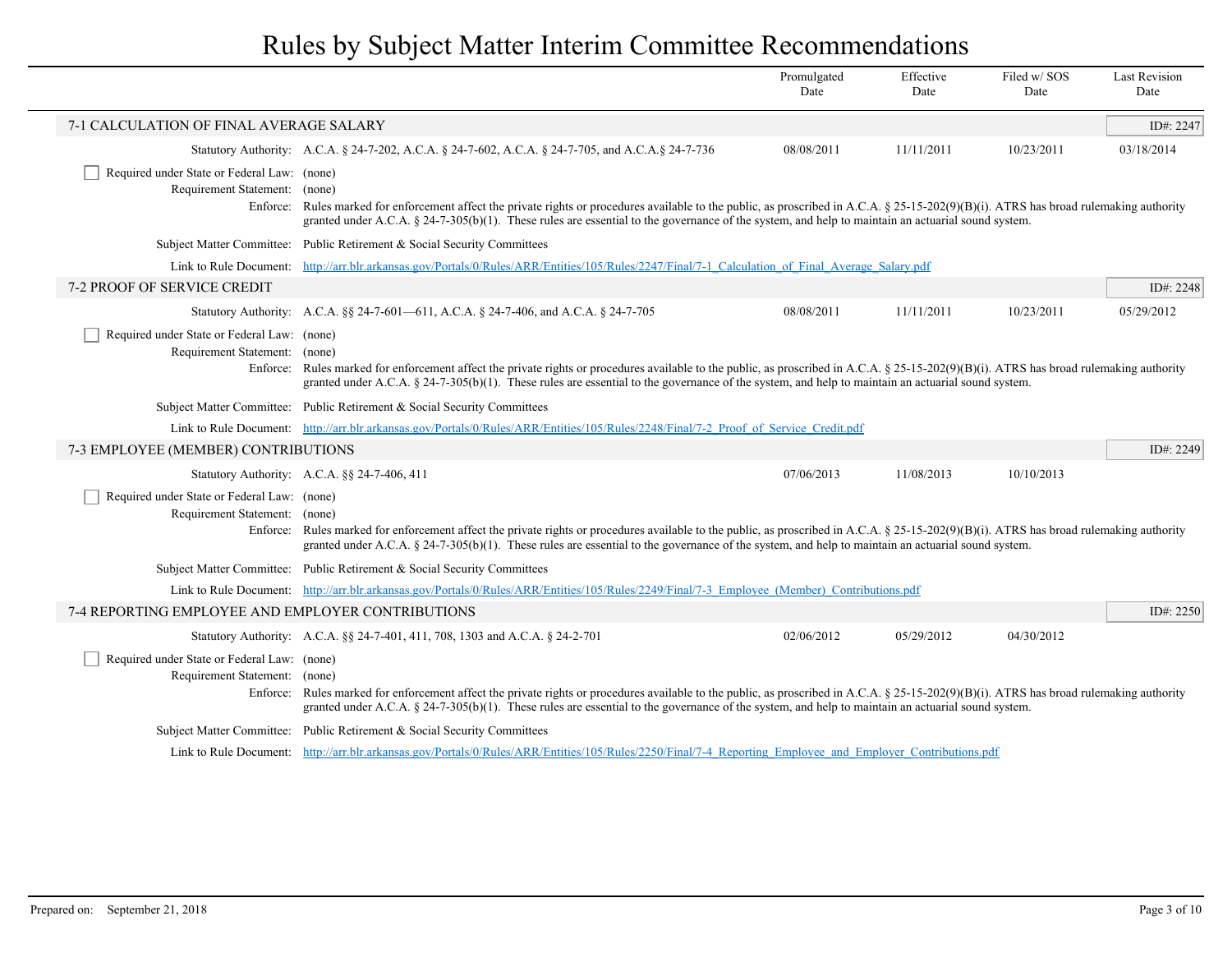|                                                                                                                                                                                                                                                                                                                                                                                                                                  |                                                                                                                                                                                                                                                                                                                                                                                                                               | Promulgated<br>Date | Effective<br>Date | Filed w/SOS<br>Date | <b>Last Revision</b><br>Date |
|----------------------------------------------------------------------------------------------------------------------------------------------------------------------------------------------------------------------------------------------------------------------------------------------------------------------------------------------------------------------------------------------------------------------------------|-------------------------------------------------------------------------------------------------------------------------------------------------------------------------------------------------------------------------------------------------------------------------------------------------------------------------------------------------------------------------------------------------------------------------------|---------------------|-------------------|---------------------|------------------------------|
| 8-1 PURCHASE OF SERVICE CREDIT/REPAYMENT OF REFUNDS                                                                                                                                                                                                                                                                                                                                                                              |                                                                                                                                                                                                                                                                                                                                                                                                                               |                     |                   |                     | ID#: $3330$                  |
| Statutory Authority: A.C.A $\S$ 24-7-601                                                                                                                                                                                                                                                                                                                                                                                         |                                                                                                                                                                                                                                                                                                                                                                                                                               | 08/08/2011          | 11/11/2011        | 10/23/2011          | 02/10/2016                   |
| Required under State or Federal Law: (none)<br>Requirement Statement:                                                                                                                                                                                                                                                                                                                                                            | (none)<br>Enforce: Rules marked for enforcement affect the private rights or procedures available to the public, as proscribed in A.C.A. § 25-15-202(9)(B)(i). ATRS has broad rulemaking authority<br>granted under A.C.A. § 24-7-305(b)(1). These rules are essential to the governance of the system, and help to maintain an actuarial sound system.                                                                       |                     |                   |                     |                              |
|                                                                                                                                                                                                                                                                                                                                                                                                                                  | Subject Matter Committee: Public Retirement & Social Security Committees                                                                                                                                                                                                                                                                                                                                                      |                     |                   |                     |                              |
|                                                                                                                                                                                                                                                                                                                                                                                                                                  | Link to Rule Document: http://arr.blr.arkansas.gov/Portals/0/Rules/ARR/Entities/105/Rules/3330/Final/8-1 Purchase of Service Credit Repayment of Refunds.pdf                                                                                                                                                                                                                                                                  |                     |                   |                     |                              |
| 8-2 REFUNDS OF MEMBER CONTRIBUTIONS<br>Statutory Authority: A.C.A. § 24-7-711                                                                                                                                                                                                                                                                                                                                                    |                                                                                                                                                                                                                                                                                                                                                                                                                               |                     |                   |                     |                              |
|                                                                                                                                                                                                                                                                                                                                                                                                                                  |                                                                                                                                                                                                                                                                                                                                                                                                                               | 08/08/2011          | 11/11/2011        | 10/23/2011          | 05/29/2012                   |
|                                                                                                                                                                                                                                                                                                                                                                                                                                  | Required under State or Federal Law: (none)<br>Requirement Statement: (none)<br>Enforce: Rules marked for enforcement affect the private rights or procedures available to the public, as proscribed in A.C.A. § 25-15-202(9)(B)(i). ATRS has broad rulemaking authority<br>granted under A.C.A. § 24-7-305(b)(1). These rules are essential to the governance of the system, and help to maintain an actuarial sound system. |                     |                   |                     |                              |
|                                                                                                                                                                                                                                                                                                                                                                                                                                  | Subject Matter Committee: Public Retirement & Social Security Committees                                                                                                                                                                                                                                                                                                                                                      |                     |                   |                     |                              |
|                                                                                                                                                                                                                                                                                                                                                                                                                                  | Link to Rule Document: http://arr.blr.arkansas.gov/Portals/0/Rules/ARR/Entities/105/Rules/3331/Final/8-2 Refund of Member Contributions.pdf                                                                                                                                                                                                                                                                                   |                     |                   |                     |                              |
| 8-4 ROLLOVER ACCEPTANCE AND DISTRIBUTION                                                                                                                                                                                                                                                                                                                                                                                         |                                                                                                                                                                                                                                                                                                                                                                                                                               |                     |                   |                     | ID#: 3532                    |
|                                                                                                                                                                                                                                                                                                                                                                                                                                  | Statutory Authority: A.C.A. § 24-7-719 and § 24-7-406                                                                                                                                                                                                                                                                                                                                                                         | 08/08/2011          | 11/11/2011        | 10/23/2011          |                              |
| Required under State or Federal Law: (none)<br>Requirement Statement: (none)                                                                                                                                                                                                                                                                                                                                                     | Enforce: Rules marked for enforcement affect the private rights or procedures available to the public, as proscribed in A.C.A. § 25-15-202(9)(B)(i). ATRS has broad rulemaking authority<br>granted under A.C.A. § 24-7-305(b)(1). These rules are essential to the governance of the system, and help to maintain an actuarial sound system.                                                                                 |                     |                   |                     |                              |
|                                                                                                                                                                                                                                                                                                                                                                                                                                  | Subject Matter Committee: Public Retirement & Social Security Committees                                                                                                                                                                                                                                                                                                                                                      |                     |                   |                     |                              |
| Link to Rule Document:                                                                                                                                                                                                                                                                                                                                                                                                           | http://arr.blr.arkansas.gov/Portals/0/Rules/ARR/Entities/105/Rules/3532/Final/8-4 Rollover Acceptance and Distribution.pdf                                                                                                                                                                                                                                                                                                    |                     |                   |                     |                              |
| 8-5 PURCHASE PAYMENT RULES                                                                                                                                                                                                                                                                                                                                                                                                       |                                                                                                                                                                                                                                                                                                                                                                                                                               |                     |                   |                     | ID#: 3534                    |
| Statutory Authority: A.C.A. § 24-7-301                                                                                                                                                                                                                                                                                                                                                                                           |                                                                                                                                                                                                                                                                                                                                                                                                                               | 02/06/2012          | 05/29/2012        | 04/30/2012          |                              |
| Required under State or Federal Law: (none)<br>Requirement Statement:<br>(none)<br>Enforce: Rules marked for enforcement affect the private rights or procedures available to the public, as proscribed in A.C.A. § 25-15-202(9)(B)(i). ATRS has broad rulemaking authority<br>granted under A.C.A. § 24-7-305(b)(1). These rules are essential to the governance of the system, and help to maintain an actuarial sound system. |                                                                                                                                                                                                                                                                                                                                                                                                                               |                     |                   |                     |                              |
|                                                                                                                                                                                                                                                                                                                                                                                                                                  | Subject Matter Committee: Public Retirement & Social Security Committees                                                                                                                                                                                                                                                                                                                                                      |                     |                   |                     |                              |
|                                                                                                                                                                                                                                                                                                                                                                                                                                  | Link to Rule Document: http://arr.blr.arkansas.gov/Portals/0/Rules/ARR/Entities/105/Rules/3534/Final/8-5 Purchase Payment Rules.pdf                                                                                                                                                                                                                                                                                           |                     |                   |                     |                              |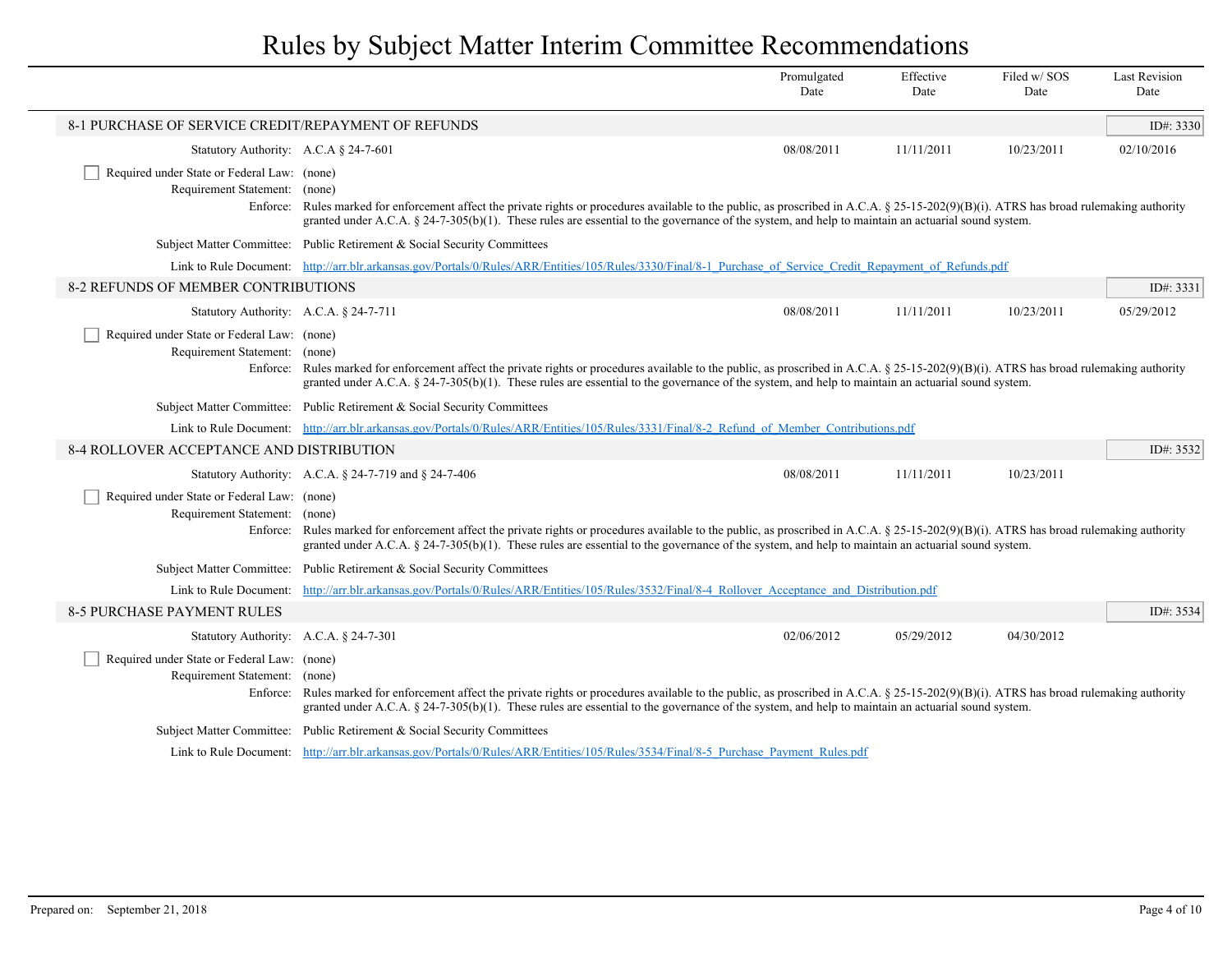|                                                                                                                                                                                                                                                                                                                                                                                                                               |                                                                                                                                                                                                                                                                                                                                                                                                                               | Promulgated<br>Date | Effective<br>Date | Filed w/SOS<br>Date | <b>Last Revision</b><br>Date |  |  |
|-------------------------------------------------------------------------------------------------------------------------------------------------------------------------------------------------------------------------------------------------------------------------------------------------------------------------------------------------------------------------------------------------------------------------------|-------------------------------------------------------------------------------------------------------------------------------------------------------------------------------------------------------------------------------------------------------------------------------------------------------------------------------------------------------------------------------------------------------------------------------|---------------------|-------------------|---------------------|------------------------------|--|--|
| <b>8-6 CANCELLATION OF PURCHASE SERVICE ACCOUNTS</b>                                                                                                                                                                                                                                                                                                                                                                          |                                                                                                                                                                                                                                                                                                                                                                                                                               |                     |                   |                     | ID#: 3536                    |  |  |
|                                                                                                                                                                                                                                                                                                                                                                                                                               | Statutory Authority: A.C.A. $\S$ 24-7-305 (b)(1)                                                                                                                                                                                                                                                                                                                                                                              | 02/06/2012          | 05/29/2012        | 04/30/2012          |                              |  |  |
| Required under State or Federal Law: (none)<br>Requirement Statement: (none)<br>Enforce:                                                                                                                                                                                                                                                                                                                                      | Rules marked for enforcement affect the private rights or procedures available to the public, as proscribed in A.C.A. § 25-15-202(9)(B)(i). ATRS has broad rulemaking authority<br>granted under A.C.A. § 24-7-305(b)(1). These rules are essential to the governance of the system, and help to maintain an actuarial sound system.                                                                                          |                     |                   |                     |                              |  |  |
|                                                                                                                                                                                                                                                                                                                                                                                                                               | Subject Matter Committee: Public Retirement & Social Security Committees                                                                                                                                                                                                                                                                                                                                                      |                     |                   |                     |                              |  |  |
|                                                                                                                                                                                                                                                                                                                                                                                                                               | Link to Rule Document: http://arr.blr.arkansas.gov/Portals/0/Rules/ARR/Entities/105/Rules/3536/Final/8-6 Cancellation of Purchase Service Accounts.pdf                                                                                                                                                                                                                                                                        |                     |                   |                     |                              |  |  |
| 8-7 FREE MILITARY SERVICE                                                                                                                                                                                                                                                                                                                                                                                                     | ID#: 3537                                                                                                                                                                                                                                                                                                                                                                                                                     |                     |                   |                     |                              |  |  |
| Statutory Authority: A.C.A. § 24-7-602                                                                                                                                                                                                                                                                                                                                                                                        |                                                                                                                                                                                                                                                                                                                                                                                                                               | 08/08/2011          | 11/11/2011        | 10/23/2011          | 02/10/2016                   |  |  |
|                                                                                                                                                                                                                                                                                                                                                                                                                               | Required under State or Federal Law: (none)<br>Requirement Statement: (none)<br>Enforce: Rules marked for enforcement affect the private rights or procedures available to the public, as proscribed in A.C.A. § 25-15-202(9)(B)(i). ATRS has broad rulemaking authority<br>granted under A.C.A. § 24-7-305(b)(1). These rules are essential to the governance of the system, and help to maintain an actuarial sound system. |                     |                   |                     |                              |  |  |
|                                                                                                                                                                                                                                                                                                                                                                                                                               | Subject Matter Committee: Public Retirement & Social Security Committees                                                                                                                                                                                                                                                                                                                                                      |                     |                   |                     |                              |  |  |
|                                                                                                                                                                                                                                                                                                                                                                                                                               | Link to Rule Document: http://arr.blr.arkansas.gov/Portals/0/Rules/ARR/Entities/105/Rules/3537/Final/8-7 Free Military Service.pdf                                                                                                                                                                                                                                                                                            |                     |                   |                     |                              |  |  |
| 8-19 PURCHASE OF FEDERAL SERVICE RETIREMENT                                                                                                                                                                                                                                                                                                                                                                                   | ID#: 3538                                                                                                                                                                                                                                                                                                                                                                                                                     |                     |                   |                     |                              |  |  |
| Statutory Authority: A.C.A. $\S$ 24-1-107                                                                                                                                                                                                                                                                                                                                                                                     |                                                                                                                                                                                                                                                                                                                                                                                                                               | 08/08/2011          | 11/11/2011        | 04/30/2011          |                              |  |  |
| Required under State or Federal Law: (none)<br>Requirement Statement: (none)                                                                                                                                                                                                                                                                                                                                                  | Enforce: Rules marked for enforcement affect the private rights or procedures available to the public, as proscribed in A.C.A. § 25-15-202(9)(B)(i). ATRS has broad rulemaking authority<br>granted under A.C.A. $\S$ 24-7-305(b)(1). These rules are essential to the governance of the system, and help to maintain an actuarial sound system.                                                                              |                     |                   |                     |                              |  |  |
|                                                                                                                                                                                                                                                                                                                                                                                                                               | Subject Matter Committee: Public Retirement & Social Security Committees                                                                                                                                                                                                                                                                                                                                                      |                     |                   |                     |                              |  |  |
|                                                                                                                                                                                                                                                                                                                                                                                                                               | Link to Rule Document: http://arr.blr.arkansas.gov/Portals/0/Rules/ARR/Entities/105/Rules/3538/Final/8-19 Purchaes of Federal Retirement Service.pdf                                                                                                                                                                                                                                                                          |                     |                   |                     |                              |  |  |
| 8-20 CONTRACT BUYOUTS OR OTHER COURT-ORDERED PAYMENTS                                                                                                                                                                                                                                                                                                                                                                         |                                                                                                                                                                                                                                                                                                                                                                                                                               |                     |                   |                     | ID#: 3906                    |  |  |
| Statutory Authority: A.C.A. $\S$ 24-7-735                                                                                                                                                                                                                                                                                                                                                                                     |                                                                                                                                                                                                                                                                                                                                                                                                                               | 08/08/2011          | 11/11/2011        | 10/23/2011          | 11/08/2013                   |  |  |
| Required under State or Federal Law: (none)<br>Requirement Statement: (none)<br>Enforce: Rules marked for enforcement affect the private rights or procedures available to the public, as proscribed in A.C.A. § 25-15-202(9)(B)(i). ATRS has broad rulemaking authority<br>granted under A.C.A. § 24-7-305(b)(1). These rules are essential to the governance of the system, and help to maintain an actuarial sound system. |                                                                                                                                                                                                                                                                                                                                                                                                                               |                     |                   |                     |                              |  |  |
|                                                                                                                                                                                                                                                                                                                                                                                                                               | Subject Matter Committee: Public Retirement & Social Security Committees                                                                                                                                                                                                                                                                                                                                                      |                     |                   |                     |                              |  |  |
|                                                                                                                                                                                                                                                                                                                                                                                                                               | Link to Rule Document: http://arr.blr.arkansas.gov/Portals/0/Rules/ARR/Entities/105/Rules/3906/Final/8-20 Contract Buyouts or Other Court-Ordered Payments.pdf                                                                                                                                                                                                                                                                |                     |                   |                     |                              |  |  |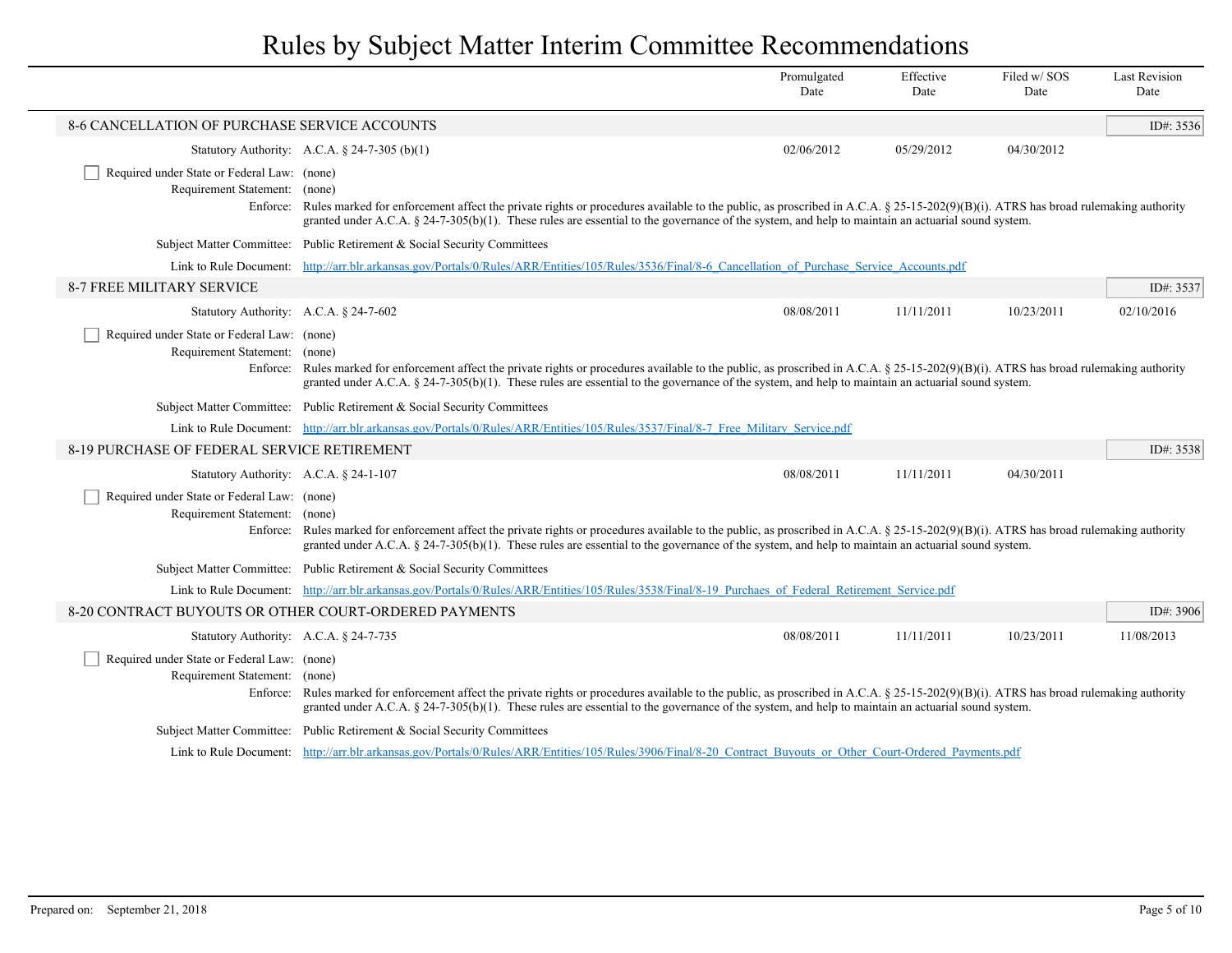|                                                                                                                                                                                                                                                                                                                                                                                                                                  |                                                                                                                                                                                                                                                                                                                                                  | Promulgated<br>Date                                                                                                       | Effective<br>Date | Filed w/SOS<br>Date | <b>Last Revision</b><br>Date |  |
|----------------------------------------------------------------------------------------------------------------------------------------------------------------------------------------------------------------------------------------------------------------------------------------------------------------------------------------------------------------------------------------------------------------------------------|--------------------------------------------------------------------------------------------------------------------------------------------------------------------------------------------------------------------------------------------------------------------------------------------------------------------------------------------------|---------------------------------------------------------------------------------------------------------------------------|-------------------|---------------------|------------------------------|--|
| 9-1 Retirement/Benefits Definitions                                                                                                                                                                                                                                                                                                                                                                                              |                                                                                                                                                                                                                                                                                                                                                  |                                                                                                                           |                   |                     | ID#: 1069                    |  |
| Statutory Authority: A.C.A. § 24-7-202                                                                                                                                                                                                                                                                                                                                                                                           |                                                                                                                                                                                                                                                                                                                                                  | 12/18/2009                                                                                                                | 11/11/2011        | 10/24/2011          | 07/01/2011                   |  |
| Required under State or Federal Law: (none)<br>Requirement Statement: (none)                                                                                                                                                                                                                                                                                                                                                     | Enforce: Rules marked for enforcement affect the private rights or procedures available to the public, as proscribed in A.C.A. § 25-15-202(9)(B)(i). ATRS has broad rulemaking authority<br>granted under A.C.A. $\S$ 24-7-305(b)(1). These rules are essential to the governance of the system, and help to maintain an actuarial sound system. |                                                                                                                           |                   |                     |                              |  |
|                                                                                                                                                                                                                                                                                                                                                                                                                                  | Subject Matter Committee: Public Retirement & Social Security Committees                                                                                                                                                                                                                                                                         |                                                                                                                           |                   |                     |                              |  |
|                                                                                                                                                                                                                                                                                                                                                                                                                                  | Link to Rule Document: http://arr.blr.arkansas.gov/Portals/0/Rules/ARR/Entities/105/Rules/1069/Final/9-1 Retirement Benefits Definitions.pdf                                                                                                                                                                                                     |                                                                                                                           |                   |                     |                              |  |
| 9-2 Age and Service (Voluntary) Retirement                                                                                                                                                                                                                                                                                                                                                                                       |                                                                                                                                                                                                                                                                                                                                                  |                                                                                                                           |                   |                     |                              |  |
|                                                                                                                                                                                                                                                                                                                                                                                                                                  | Statutory Authority: A.C.A. § 24-7-502, A.C.A. §§ 24-7-701—707, and A.C.A. § 24-7-202                                                                                                                                                                                                                                                            | 08/08/2011                                                                                                                | 11/11/2011        | 10/24/2011          | 02/10/2016                   |  |
| Required under State or Federal Law: (none)<br>Requirement Statement: (none)                                                                                                                                                                                                                                                                                                                                                     | Enforce: Rules marked for enforcement affect the private rights or procedures available to the public, as proscribed in A.C.A. § 25-15-202(9)(B)(i). ATRS has broad rulemaking authority<br>granted under A.C.A. § 24-7-305(b)(1). These rules are essential to the governance of the system, and help to maintain an actuarial sound system.    |                                                                                                                           |                   |                     |                              |  |
|                                                                                                                                                                                                                                                                                                                                                                                                                                  | Subject Matter Committee: Public Retirement & Social Security Committees                                                                                                                                                                                                                                                                         |                                                                                                                           |                   |                     |                              |  |
|                                                                                                                                                                                                                                                                                                                                                                                                                                  |                                                                                                                                                                                                                                                                                                                                                  | Link to Rule Document: http://arr.blr.arkansas.gov/Portals/0/Rules/ARR/Entities/105/Rules/1070/Final/09-02 2018-02-16.pdf |                   |                     |                              |  |
| 9-3 State Employee Transfers to APERS                                                                                                                                                                                                                                                                                                                                                                                            |                                                                                                                                                                                                                                                                                                                                                  |                                                                                                                           |                   |                     | ID#: 1073                    |  |
| Statutory Authority: A.C.A. § 24-4-732                                                                                                                                                                                                                                                                                                                                                                                           |                                                                                                                                                                                                                                                                                                                                                  | 07/01/2011                                                                                                                | 11/11/2011        | 10/24/2011          |                              |  |
| Required under State or Federal Law: (none)<br>Requirement Statement: (none)<br>Enforce: Rules marked for enforcement affect the private rights or procedures available to the public, as proscribed in A.C.A. § 25-15-202(9)(B)(i). ATRS has broad rulemaking authority<br>granted under A.C.A. $\S$ 24-7-305(b)(1). These rules are essential to the governance of the system, and help to maintain an actuarial sound system. |                                                                                                                                                                                                                                                                                                                                                  |                                                                                                                           |                   |                     |                              |  |
|                                                                                                                                                                                                                                                                                                                                                                                                                                  | Subject Matter Committee: Public Retirement & Social Security Committees                                                                                                                                                                                                                                                                         |                                                                                                                           |                   |                     |                              |  |
|                                                                                                                                                                                                                                                                                                                                                                                                                                  | Link to Rule Document: http://arr.blr.arkansas.gov/Portals/0/Rules/ARR/Entities/105/Rules/1073/Final/9-3 State Employee Transfers to APERS.pdf                                                                                                                                                                                                   |                                                                                                                           |                   |                     |                              |  |
| 9-4 Disability Retirement                                                                                                                                                                                                                                                                                                                                                                                                        |                                                                                                                                                                                                                                                                                                                                                  |                                                                                                                           |                   |                     | ID#: 1074                    |  |
| Statutory Authority: A.C.A. § 24-7-704                                                                                                                                                                                                                                                                                                                                                                                           |                                                                                                                                                                                                                                                                                                                                                  | 08/08/2011                                                                                                                | 11/11/2011        | 10/24/2011          | 02/10/2016                   |  |
| Required under State or Federal Law: (none)<br>Requirement Statement: (none)<br>Enforce: Rules marked for enforcement affect the private rights or procedures available to the public, as proscribed in A.C.A. § 25-15-202(9)(B)(i). ATRS has broad rulemaking authority<br>granted under A.C.A. § 24-7-305(b)(1). These rules are essential to the governance of the system, and help to maintain an actuarial sound system.    |                                                                                                                                                                                                                                                                                                                                                  |                                                                                                                           |                   |                     |                              |  |
|                                                                                                                                                                                                                                                                                                                                                                                                                                  | Subject Matter Committee: Public Retirement & Social Security Committees                                                                                                                                                                                                                                                                         |                                                                                                                           |                   |                     |                              |  |
|                                                                                                                                                                                                                                                                                                                                                                                                                                  | Link to Rule Document: http://arr.blr.arkansas.gov/Portals/0/Rules/ARR/Entities/105/Rules/1074/Final/09-04 2018-02-16.pdf                                                                                                                                                                                                                        |                                                                                                                           |                   |                     |                              |  |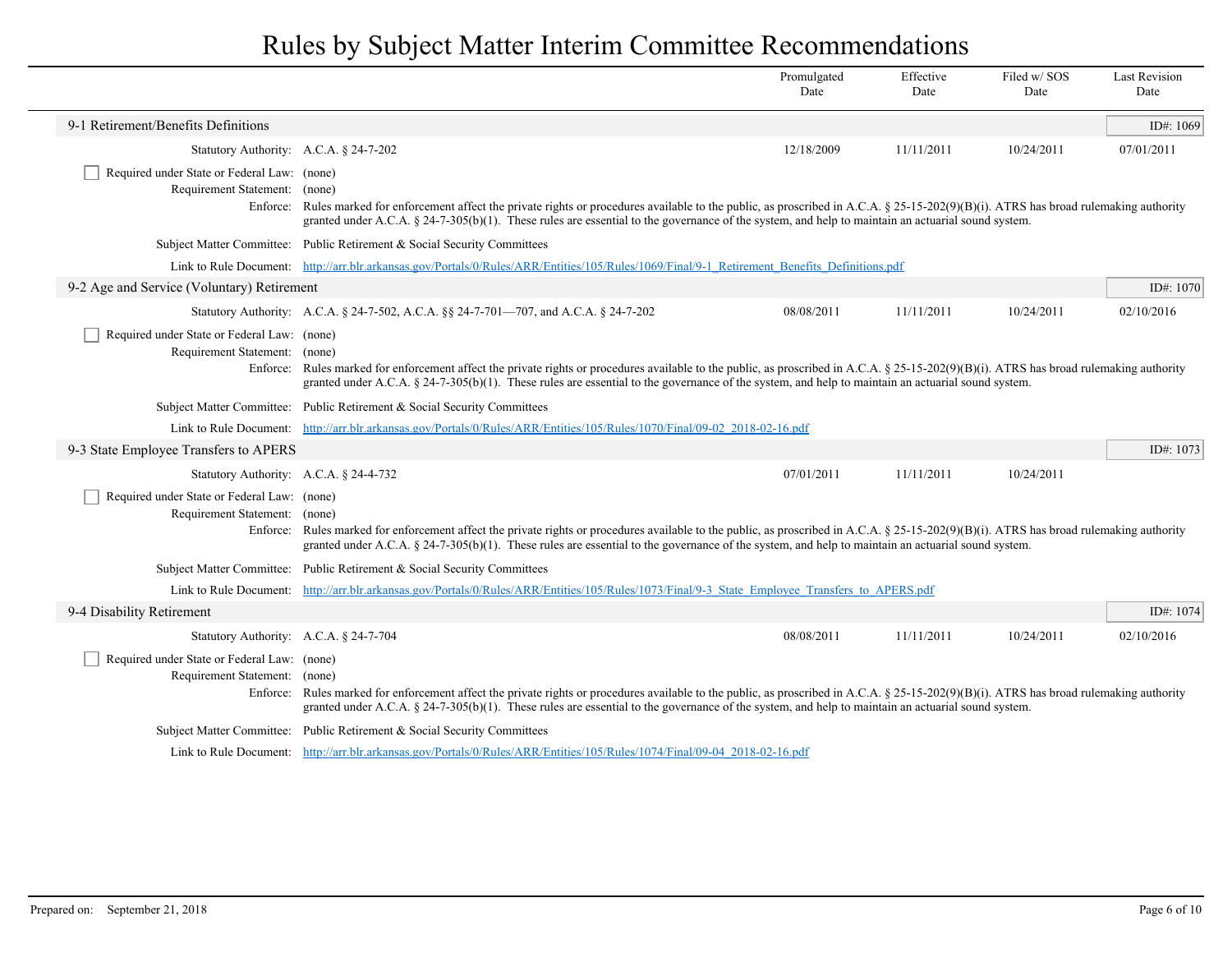|                                                                                                                                                                                                                                                                                                                                                                                                                                  |                                                                                                                                                                                                                                                                                                                                               | Promulgated<br>Date | Effective<br>Date | Filed w/SOS<br>Date | <b>Last Revision</b><br>Date |  |  |
|----------------------------------------------------------------------------------------------------------------------------------------------------------------------------------------------------------------------------------------------------------------------------------------------------------------------------------------------------------------------------------------------------------------------------------|-----------------------------------------------------------------------------------------------------------------------------------------------------------------------------------------------------------------------------------------------------------------------------------------------------------------------------------------------|---------------------|-------------------|---------------------|------------------------------|--|--|
| 9-7 Annuity Options and Disposition of Residue after Retirement                                                                                                                                                                                                                                                                                                                                                                  |                                                                                                                                                                                                                                                                                                                                               |                     |                   |                     | ID#: 1076                    |  |  |
|                                                                                                                                                                                                                                                                                                                                                                                                                                  | Statutory Authority: A.C.A § 24-7-701, § 24-7-706, and § 24-7-709                                                                                                                                                                                                                                                                             | 08/08/2011          | 11/11/2011        | 10/24/2011          | 05/29/2012                   |  |  |
| Required under State or Federal Law: (none)<br>Requirement Statement: (none)<br>Enforce:                                                                                                                                                                                                                                                                                                                                         | Rules marked for enforcement affect the private rights or procedures available to the public, as proscribed in A.C.A. § 25-15-202(9)(B)(i). ATRS has broad rulemaking authority<br>granted under A.C.A. § 24-7-305(b)(1). These rules are essential to the governance of the system, and help to maintain an actuarial sound system.          |                     |                   |                     |                              |  |  |
|                                                                                                                                                                                                                                                                                                                                                                                                                                  | Subject Matter Committee: Public Retirement & Social Security Committees                                                                                                                                                                                                                                                                      |                     |                   |                     |                              |  |  |
|                                                                                                                                                                                                                                                                                                                                                                                                                                  | Link to Rule Document: http://arr.blr.arkansas.gov/Portals/0/Rules/ARR/Entities/105/Rules/1076/Final/9-7 Annuity Options and Disposition of Residue after Retirement.pdf                                                                                                                                                                      |                     |                   |                     |                              |  |  |
| 9-8 Error Corrections and Collections of Overpayments<br>ID#: 1077<br>Statutory Authority: A.C.A. $\S$ 24-7-205                                                                                                                                                                                                                                                                                                                  |                                                                                                                                                                                                                                                                                                                                               |                     |                   |                     |                              |  |  |
|                                                                                                                                                                                                                                                                                                                                                                                                                                  |                                                                                                                                                                                                                                                                                                                                               | 08/08/2011          | 11/11/2011        | 10/24/2011          | 11/08/2013                   |  |  |
| Required under State or Federal Law: (none)<br>Requirement Statement: (none)<br>Enforce: Rules marked for enforcement affect the private rights or procedures available to the public, as proscribed in A.C.A. § 25-15-202(9)(B)(i). ATRS has broad rulemaking authority<br>granted under A.C.A. § 24-7-305(b)(1). These rules are essential to the governance of the system, and help to maintain an actuarial sound system.    |                                                                                                                                                                                                                                                                                                                                               |                     |                   |                     |                              |  |  |
|                                                                                                                                                                                                                                                                                                                                                                                                                                  | Subject Matter Committee: Public Retirement & Social Security Committees                                                                                                                                                                                                                                                                      |                     |                   |                     |                              |  |  |
| Link to Rule Document: http://arr.blr.arkansas.gov/Portals/0/Rules/ARR/Entities/105/Rules/1077/Final/09-08 2018-02-16.pdf                                                                                                                                                                                                                                                                                                        |                                                                                                                                                                                                                                                                                                                                               |                     |                   |                     |                              |  |  |
| 9-9 RETIREMENT APPLICATION                                                                                                                                                                                                                                                                                                                                                                                                       |                                                                                                                                                                                                                                                                                                                                               |                     |                   |                     | ID#: $10676$                 |  |  |
|                                                                                                                                                                                                                                                                                                                                                                                                                                  | Statutory Authority: A.C.A. $\S$ 24-7-305(b)(1)                                                                                                                                                                                                                                                                                               | 02/05/2018          | 02/16/2018        | 02/16/2018          |                              |  |  |
| Required under State or Federal Law: (none)<br>Requirement Statement: (none)                                                                                                                                                                                                                                                                                                                                                     | Enforce: Rules marked for enforcement affect the private rights or procedures available to the public, as proscribed in A.C.A. § 25-15-202(9)(B)(i). ATRS has broad rulemaking authority<br>granted under A.C.A. § 24-7-305(b)(1). These rules are essential to the governance of the system, and help to maintain an actuarial sound system. |                     |                   |                     |                              |  |  |
|                                                                                                                                                                                                                                                                                                                                                                                                                                  | Subject Matter Committee: Public Retirement & Social Security Committees                                                                                                                                                                                                                                                                      |                     |                   |                     |                              |  |  |
|                                                                                                                                                                                                                                                                                                                                                                                                                                  | Link to Rule Document: http://arr.blr.arkansas.gov/Portals/0/Rules/ARR/Entities/105/Rules/10676/Final/09-09 2018-02-16.pdf                                                                                                                                                                                                                    |                     |                   |                     |                              |  |  |
| 10-2 Employment of an ATRS retiree by a participating employer                                                                                                                                                                                                                                                                                                                                                                   |                                                                                                                                                                                                                                                                                                                                               |                     |                   |                     | ID#: $1015$                  |  |  |
|                                                                                                                                                                                                                                                                                                                                                                                                                                  | Statutory Authority: A.C.A. § 24-7-202, A.C.A. § 24-7-502, and A.C.A. § 24-7-708                                                                                                                                                                                                                                                              | 06/15/2004          | 11/08/2013        | 10/10/2013          | 11/08/2013                   |  |  |
| Required under State or Federal Law: (none)<br>Requirement Statement: (none)<br>Rules marked for enforcement affect the private rights or procedures available to the public, as proscribed in A.C.A. § 25-15-202(9)(B)(i). ATRS has broad rulemaking authority<br>Enforce:<br>granted under A.C.A. § 24-7-305(b)(1). These rules are essential to the governance of the system, and help to maintain an actuarial sound system. |                                                                                                                                                                                                                                                                                                                                               |                     |                   |                     |                              |  |  |
|                                                                                                                                                                                                                                                                                                                                                                                                                                  | Subject Matter Committee: Public Retirement & Social Security Committees                                                                                                                                                                                                                                                                      |                     |                   |                     |                              |  |  |
|                                                                                                                                                                                                                                                                                                                                                                                                                                  | Link to Rule Document: http://arr.blr.arkansas.gov/Portals/0/Rules/ARR/Entities/105/Rules/1015/Final/10-2 Employment of an ATRS Retiree by a Participating Employer.pdf                                                                                                                                                                       |                     |                   |                     |                              |  |  |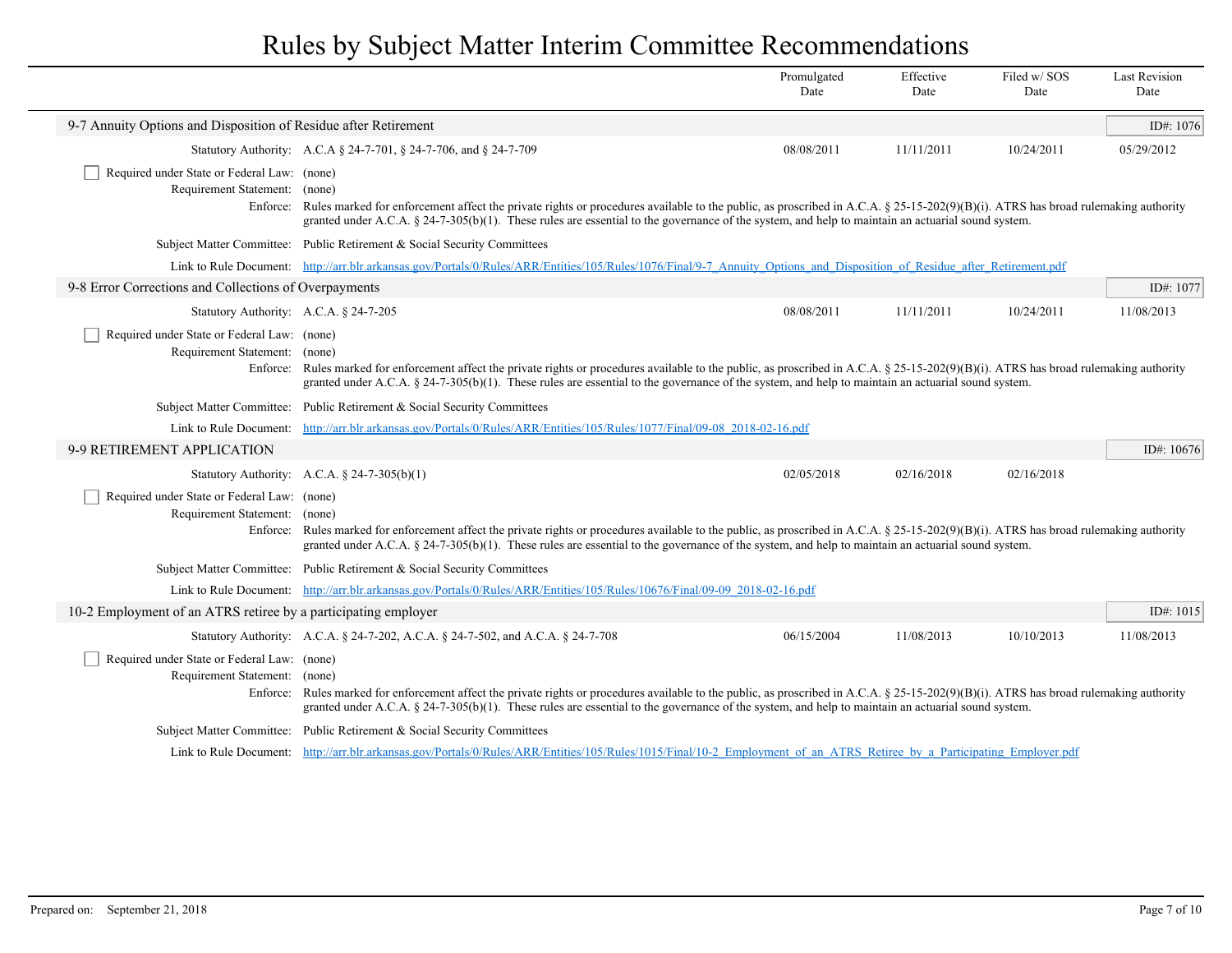|                                                                                                                                                                                                                                                                                                                                                                                                                               |                                                                                                                                                                                                                                                                                                                                                                                                                                  | Promulgated<br>Date | Effective<br>Date | Filed w/SOS<br>Date | <b>Last Revision</b><br>Date |
|-------------------------------------------------------------------------------------------------------------------------------------------------------------------------------------------------------------------------------------------------------------------------------------------------------------------------------------------------------------------------------------------------------------------------------|----------------------------------------------------------------------------------------------------------------------------------------------------------------------------------------------------------------------------------------------------------------------------------------------------------------------------------------------------------------------------------------------------------------------------------|---------------------|-------------------|---------------------|------------------------------|
| 10-3 Teacher Deferred Retirement Option Plan                                                                                                                                                                                                                                                                                                                                                                                  |                                                                                                                                                                                                                                                                                                                                                                                                                                  |                     |                   |                     | ID#: $1014$                  |
|                                                                                                                                                                                                                                                                                                                                                                                                                               | Statutory Authority: A.C.A. §§ 24-7-1301 - 1316                                                                                                                                                                                                                                                                                                                                                                                  | 06/13/1995          | 11/11/2011        | 02/16/2016          | 02/10/2016                   |
| Required under State or Federal Law: (none)<br>Requirement Statement: (none)<br>Enforce:                                                                                                                                                                                                                                                                                                                                      | Rules marked for enforcement affect the private rights or procedures available to the public, as proscribed in A.C.A. § 25-15-202(9)(B)(i). ATRS has broad rulemaking authority<br>granted under A.C.A. $\S$ 24-7-305(b)(1). These rules are essential to the governance of the system, and help to maintain an actuarial sound system.                                                                                          |                     |                   |                     |                              |
|                                                                                                                                                                                                                                                                                                                                                                                                                               | Subject Matter Committee: Public Retirement & Social Security Committees                                                                                                                                                                                                                                                                                                                                                         |                     |                   |                     |                              |
|                                                                                                                                                                                                                                                                                                                                                                                                                               | Link to Rule Document: http://arr.blr.arkansas.gov/Portals/0/Rules/ARR/Entities/105/Rules/1014/Final/10-03 2018-02-16.pdf                                                                                                                                                                                                                                                                                                        |                     |                   |                     |                              |
| 11-1 Survivor Benefits                                                                                                                                                                                                                                                                                                                                                                                                        |                                                                                                                                                                                                                                                                                                                                                                                                                                  |                     |                   |                     | ID#: $1009$                  |
|                                                                                                                                                                                                                                                                                                                                                                                                                               | Statutory Authority: A.C.A. §§ 24-7-710, 713                                                                                                                                                                                                                                                                                                                                                                                     | 06/15/2004          | 11/11/2011        | 05/18/2015          | 06/16/2015                   |
| Required under State or Federal Law: (none)<br>Requirement Statement: (none)<br>Enforce: Rules marked for enforcement affect the private rights or procedures available to the public, as proscribed in A.C.A. § 25-15-202(9)(B)(i). ATRS has broad rulemaking authority<br>granted under A.C.A. § 24-7-305(b)(1). These rules are essential to the governance of the system, and help to maintain an actuarial sound system. |                                                                                                                                                                                                                                                                                                                                                                                                                                  |                     |                   |                     |                              |
|                                                                                                                                                                                                                                                                                                                                                                                                                               | Subject Matter Committee: Public Retirement & Social Security Committees                                                                                                                                                                                                                                                                                                                                                         |                     |                   |                     |                              |
|                                                                                                                                                                                                                                                                                                                                                                                                                               | Link to Rule Document: http://arr.blr.arkansas.gov/Portals/0/Rules/ARR/Entities/105/Rules/1009/Final/11-01 2018-02-16.pdf                                                                                                                                                                                                                                                                                                        |                     |                   |                     |                              |
| 11-2 Lump-Sum Death Benefit                                                                                                                                                                                                                                                                                                                                                                                                   |                                                                                                                                                                                                                                                                                                                                                                                                                                  |                     |                   |                     | ID#: $1010$                  |
| Statutory Authority: A.C.A. § 24-7-720                                                                                                                                                                                                                                                                                                                                                                                        |                                                                                                                                                                                                                                                                                                                                                                                                                                  | 06/15/2004          | 11/11/2011        | 10/10/2013          | 11/08/2013                   |
| Required under State or Federal Law: (none)<br>Requirement Statement: (none)                                                                                                                                                                                                                                                                                                                                                  | Enforce: Rules marked for enforcement affect the private rights or procedures available to the public, as proscribed in A.C.A. § 25-15-202(9)(B)(i). ATRS has broad rulemaking authority<br>granted under A.C.A. § 24-7-305(b)(1). These rules are essential to the governance of the system, and help to maintain an actuarial sound system.                                                                                    |                     |                   |                     |                              |
|                                                                                                                                                                                                                                                                                                                                                                                                                               | Subject Matter Committee: Public Retirement & Social Security Committees                                                                                                                                                                                                                                                                                                                                                         |                     |                   |                     |                              |
|                                                                                                                                                                                                                                                                                                                                                                                                                               | Link to Rule Document: http://arr.blr.arkansas.gov/Portals/0/Rules/ARR/Entities/105/Rules/1010/Final/11-2 Lump-Sum Death Benefit.pdf                                                                                                                                                                                                                                                                                             |                     |                   |                     |                              |
| 11-3 Qualified Domestic Relation Orders for ATRS member                                                                                                                                                                                                                                                                                                                                                                       |                                                                                                                                                                                                                                                                                                                                                                                                                                  |                     |                   |                     | ID#: 1011                    |
|                                                                                                                                                                                                                                                                                                                                                                                                                               | Statutory Authority: A.C.A. §§ 9-18-101--103                                                                                                                                                                                                                                                                                                                                                                                     | 08/10/1993          | 10/08/1993        | 08/27/2008          | 10/06/2008                   |
|                                                                                                                                                                                                                                                                                                                                                                                                                               | Required under State or Federal Law: (none)<br>Requirement Statement: (none)<br>Rules marked for enforcement affect the private rights or procedures available to the public, as proscribed in A.C.A. § 25-15-202(9)(B)(i). ATRS has broad rulemaking authority<br>Enforce:<br>granted under A.C.A. § 24-7-305(b)(1). These rules are essential to the governance of the system, and help to maintain an actuarial sound system. |                     |                   |                     |                              |
|                                                                                                                                                                                                                                                                                                                                                                                                                               | Subject Matter Committee: Public Retirement & Social Security Committees                                                                                                                                                                                                                                                                                                                                                         |                     |                   |                     |                              |
|                                                                                                                                                                                                                                                                                                                                                                                                                               | Link to Rule Document: http://arr.blr.arkansas.gov/Portals/0/Rules/ARR/Entities/105/Rules/1011/Final/11-3 Oualfied Domestic Relations Order (ODRO) for ATRS Members.pdf                                                                                                                                                                                                                                                          |                     |                   |                     |                              |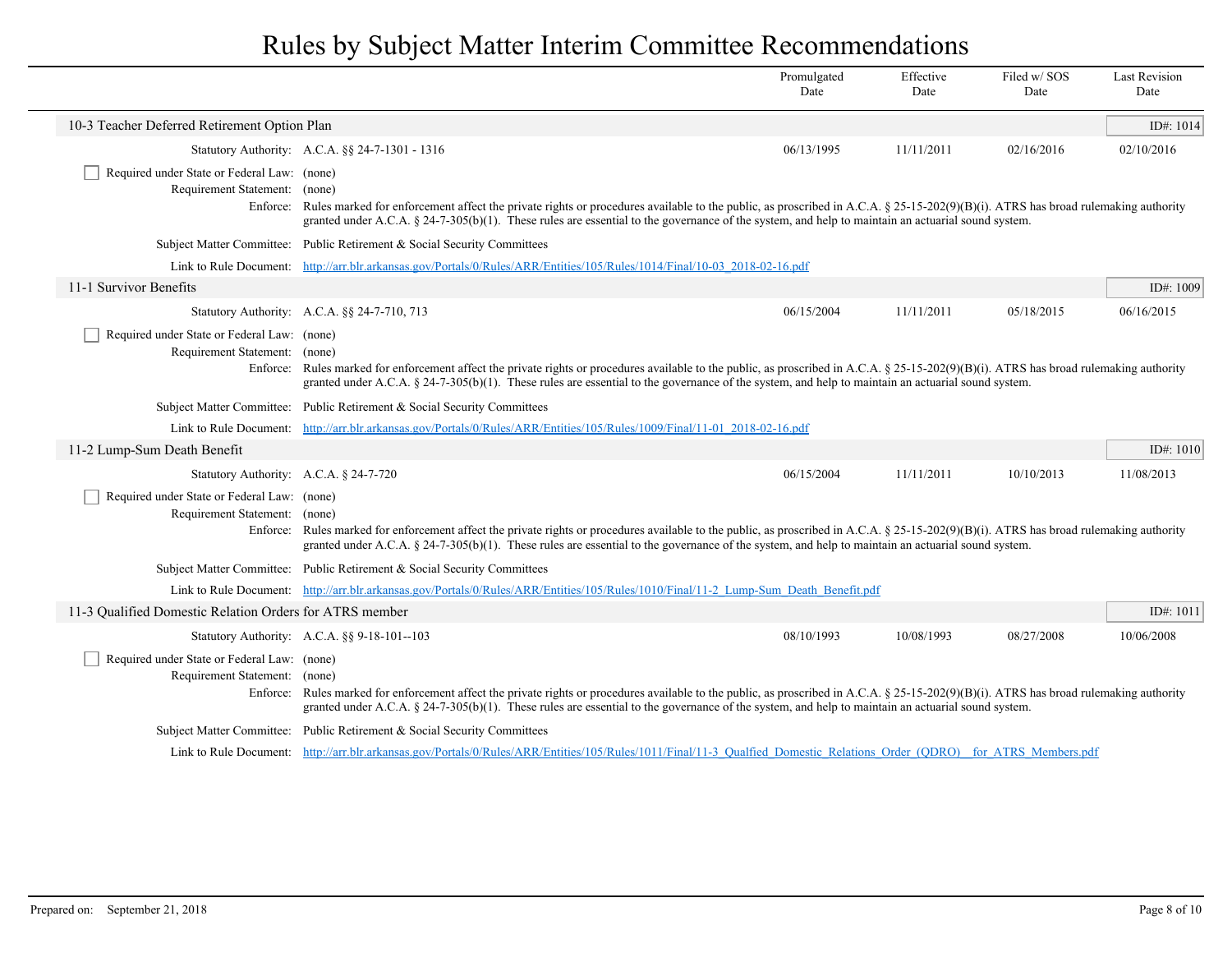|                                                                                                                                                                                                                                                                                                                                                                                                                                  |                                                                                                                                                                                                                                                                                                                                                | Promulgated<br>Date | Effective<br>Date | Filed w/ SOS<br>Date | <b>Last Revision</b><br>Date |
|----------------------------------------------------------------------------------------------------------------------------------------------------------------------------------------------------------------------------------------------------------------------------------------------------------------------------------------------------------------------------------------------------------------------------------|------------------------------------------------------------------------------------------------------------------------------------------------------------------------------------------------------------------------------------------------------------------------------------------------------------------------------------------------|---------------------|-------------------|----------------------|------------------------------|
| 11-5 Lost Payees                                                                                                                                                                                                                                                                                                                                                                                                                 |                                                                                                                                                                                                                                                                                                                                                |                     |                   |                      | ID#: $1012$                  |
|                                                                                                                                                                                                                                                                                                                                                                                                                                  | Statutory Authority: A.C.A. § 24-7-734                                                                                                                                                                                                                                                                                                         | 07/18/2005          | 07/26/2013        | 10/10/2013           | 11/08/2013                   |
| Required under State or Federal Law: (none)<br>Requirement Statement:<br>Enforce:                                                                                                                                                                                                                                                                                                                                                | (none)<br>Rules marked for enforcement affect the private rights or procedures available to the public, as proscribed in A.C.A. § 25-15-202(9)(B)(i). ATRS has broad rulemaking authority<br>granted under A.C.A. § 24-7-305(b)(1). These rules are essential to the governance of the system, and help to maintain an actuarial sound system. |                     |                   |                      |                              |
|                                                                                                                                                                                                                                                                                                                                                                                                                                  | Subject Matter Committee: Public Retirement & Social Security Committees                                                                                                                                                                                                                                                                       |                     |                   |                      |                              |
|                                                                                                                                                                                                                                                                                                                                                                                                                                  | Link to Rule Document: http://arr.blr.arkansas.gov/Portals/0/Rules/ARR/Entities/105/Rules/1012/Final/11-5 Lost Payees.pdf                                                                                                                                                                                                                      |                     |                   |                      |                              |
|                                                                                                                                                                                                                                                                                                                                                                                                                                  | 13-1 ADMINISTRATION ADJUDICATIONS: STAFF DETERMINATIONS AND APPEALS                                                                                                                                                                                                                                                                            |                     |                   |                      | ID#: 886                     |
|                                                                                                                                                                                                                                                                                                                                                                                                                                  | Statutory Authority: A.C.A. §§ 25-15-201 to 219                                                                                                                                                                                                                                                                                                | 02/01/2010          | 06/07/2010        | 07/09/2010           | 11/06/2013                   |
| Required under State or Federal Law: (none)<br>Requirement Statement: (none)<br>Enforce: Rules marked for enforcement affect the private rights or procedures available to the public, as proscribed in A.C.A. § 25-15-202(9)(B)(i). ATRS has broad rulemaking authority<br>granted under A.C.A. § 24-7-305(b)(1). These rules are essential to the governance of the system, and help to maintain an actuarial sound system.    |                                                                                                                                                                                                                                                                                                                                                |                     |                   |                      |                              |
| Subject Matter Committee: Public Retirement & Social Security Committees                                                                                                                                                                                                                                                                                                                                                         |                                                                                                                                                                                                                                                                                                                                                |                     |                   |                      |                              |
| Link to Rule Document: http://arr.blr.arkansas.gov/Portals/0/Rules/ARR/Entities/105/Rules/886/Final/13-01 2018-02-16.pdf                                                                                                                                                                                                                                                                                                         |                                                                                                                                                                                                                                                                                                                                                |                     |                   |                      |                              |
| 15-1 BENEFIT RESTORATION PLAN AND TRUST                                                                                                                                                                                                                                                                                                                                                                                          |                                                                                                                                                                                                                                                                                                                                                |                     |                   |                      | ID#: 915                     |
|                                                                                                                                                                                                                                                                                                                                                                                                                                  | Statutory Authority: A.C.A. $\S$ 24-7-305 (b)(1)                                                                                                                                                                                                                                                                                               | 07/26/2013          | 11/08/2013        | 10/10/2013           |                              |
| Required under State or Federal Law: (none)<br>Requirement Statement: (none)                                                                                                                                                                                                                                                                                                                                                     | Enforce: Rules marked for enforcement affect the private rights or procedures available to the public, as proscribed in A.C.A. § 25-15-202(9)(B)(i). ATRS has broad rulemaking authority<br>granted under A.C.A. § 24-7-305(b)(1). These rules are essential to the governance of the system, and help to maintain an actuarial sound system.  |                     |                   |                      |                              |
|                                                                                                                                                                                                                                                                                                                                                                                                                                  | Subject Matter Committee: Public Retirement & Social Security Committees                                                                                                                                                                                                                                                                       |                     |                   |                      |                              |
|                                                                                                                                                                                                                                                                                                                                                                                                                                  | Link to Rule Document: http://arr.blr.arkansas.gov/Portals/0/Rules/ARR/Entities/105/Rules/915/Final/15-1 Benefit Restoration Plan and Trust.pdf                                                                                                                                                                                                |                     |                   |                      |                              |
| 16-1 CASH AND SAVINGS HELP PROGRAM FOR MEMBERS                                                                                                                                                                                                                                                                                                                                                                                   |                                                                                                                                                                                                                                                                                                                                                |                     |                   |                      | ID#: 913                     |
|                                                                                                                                                                                                                                                                                                                                                                                                                                  | Statutory Authority: A.C.A. § 24-7-505 & A.C.A. § 24-7-707(a)(1)                                                                                                                                                                                                                                                                               | 07/26/2013          | 11/08/2013        | 10/10/2013           |                              |
| Required under State or Federal Law: (none)<br>Requirement Statement:<br>(none)<br>Enforce: Rules marked for enforcement affect the private rights or procedures available to the public, as proscribed in A.C.A. § 25-15-202(9)(B)(i). ATRS has broad rulemaking authority<br>granted under A.C.A. § 24-7-305(b)(1). These rules are essential to the governance of the system, and help to maintain an actuarial sound system. |                                                                                                                                                                                                                                                                                                                                                |                     |                   |                      |                              |
|                                                                                                                                                                                                                                                                                                                                                                                                                                  | Subject Matter Committee: Public Retirement & Social Security Committees                                                                                                                                                                                                                                                                       |                     |                   |                      |                              |
| Link to Rule Document: http://arr.blr.arkansas.gov/Portals/0/Rules/ARR/Entities/105/Rules/913/Final/16-1 Cash and Savings Help Program for Members.pdf                                                                                                                                                                                                                                                                           |                                                                                                                                                                                                                                                                                                                                                |                     |                   |                      |                              |